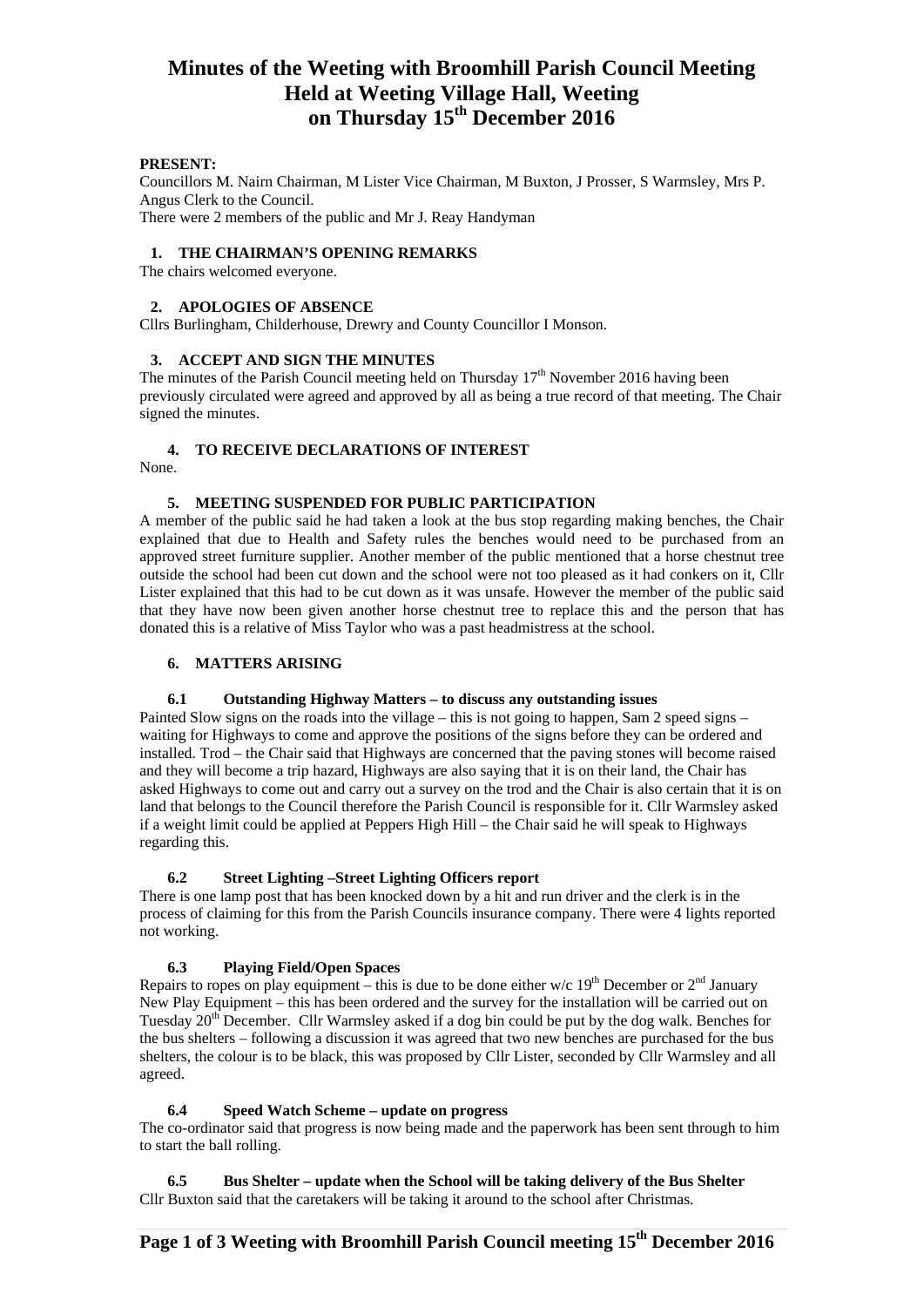# **Minutes of the Weeting with Broomhill Parish Council Meeting Held at Weeting Village Hall, Weeting on Thursday 15th December 2016**

## **7. REPORTS**

# **7.1 Chairman's Report**

Nothing to report

## **7.2 Clerks Report for October/November 2017**

- Attended a Health and Safety Course in Bury St Edmunds
- Chased up Christmas tree and organized a cherry picker with the lighting company
- Claimed VAT from June to end of October £3017 in total
- Ordered the new play equipment unit site survey should be carried out w/c  $19<sup>th</sup>$  December
- Organized for the damaged play equipment to be repaired this should happen either w/c  $19<sup>th</sup>$ December or  $3<sup>rd</sup>$  to  $6<sup>th</sup>$  January 2017
- Ordered the new dog bin to replace the vandalized one
- Wrote letter to the shop regarding the debris outside
- Updated the Risk Assessment forms following the training course that I attended
- Started claim procedures for the lamp post that has been knocked down
- Took photos of the damaged lamp post for the insurance company
- Spoke to the Co-op bank and we are now ready to start procedures to transfer over to them
- Sent out an invoice to the football club for the outstanding bills (3 in total and now a further one will be due to be sent out next week)

# **7.3 Village Handyman Report**

Replaced the dog bin, carried out some litter picking in the hedgerows, put clothes in the clothes bank, there has been some fly tipping around the village.

# **7.4 Bowls Club Report**

Cllr Prosser has written a new constitution and presented this at the last meeting. This needs to be approved and copy of this will be given to the Parish Council. Cllr Prosser said that they need to find a new groundsman.

## **7.5 Village Hall Report**

Cllr Lister said that they have brought new tables*.* 

## **7.6 District Councillors Report**

Not at meeting.

## **7.7 County Councillors Report**

Not at meeting

#### **8. CORRESPONDENCE – To report on any outstanding correspondence received by the Council**

None

## **9. FINANCE**

## **9.1 To Agree and Sign the Payments for November / December 2016 Invoices**

The payments for November / December invoices were agreed, this was proposed by Cllr Lister, seconded by Cllr Buxton and all agreed.

The following payments were authorised on Thursday the 15th December 2016. The cheques were signed by Cllr T Childerhouse and Cllr J Prosser

## **Balance for November 2016 £27,123.10**

Minus the following direct debits and Standing order